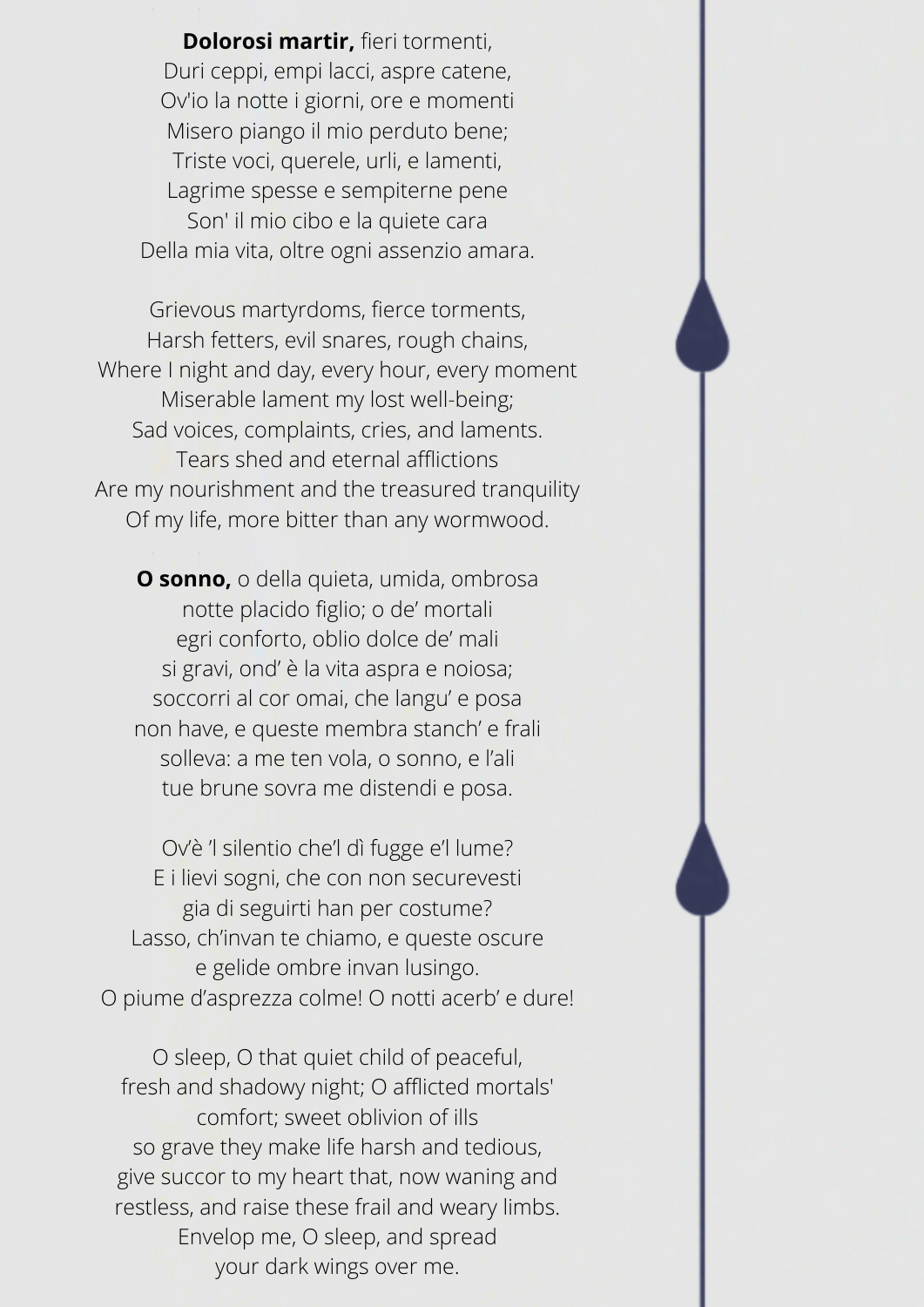Where is the silence which the day flees and the light and gentle dreams which leave no certain trace? Alas in vain I call you, and these cold and gloomy shadows in vain I entice: O plumes with harshness filled, O hard and painful nights.

> **Zefiro torna** e'l bel tempo rimena E i fieri e l'erbe, sua dolce famiglia E garrir Progne et pianger Filomena, E primavera candida e vermiliglia. Ridono i prati, e'l ciel si rasserena Giove s'allegra I'd mirar sua figlia; L'aria e l'acqua e la terra è d'amor pie a Ogni animal d'amar si riconsiglia.

Ma per me, lasso, tornano I più gravi Sospiri, che del chor profundo tragedy Quella ch'al ciel se me portò le chiavi, E cantar augeletti, e fiorir piagge, E'n belle donne onesti atti e soavi Sono un deserto, e fere aspre e selvagge

Zephyr returns and with him fair weather, and the flowers and grass, his sweet family, and Procne's warbling and Philomel's plangent song, and spring in all its white and crimson display. The meadows laugh, the sky is serene; Jove delights in watching his daughter; air and sea and earth are full of love; every beast tells itself to find a mate.

Yet for me, alas, return those heaviest of sighs, drawn from the depths of my heart by she who has taken its keys to heaven; and despite birdsong and fields of flowers and the honest, gentle acts of fair maidens I am but a desert, surrounded by savage beasts.